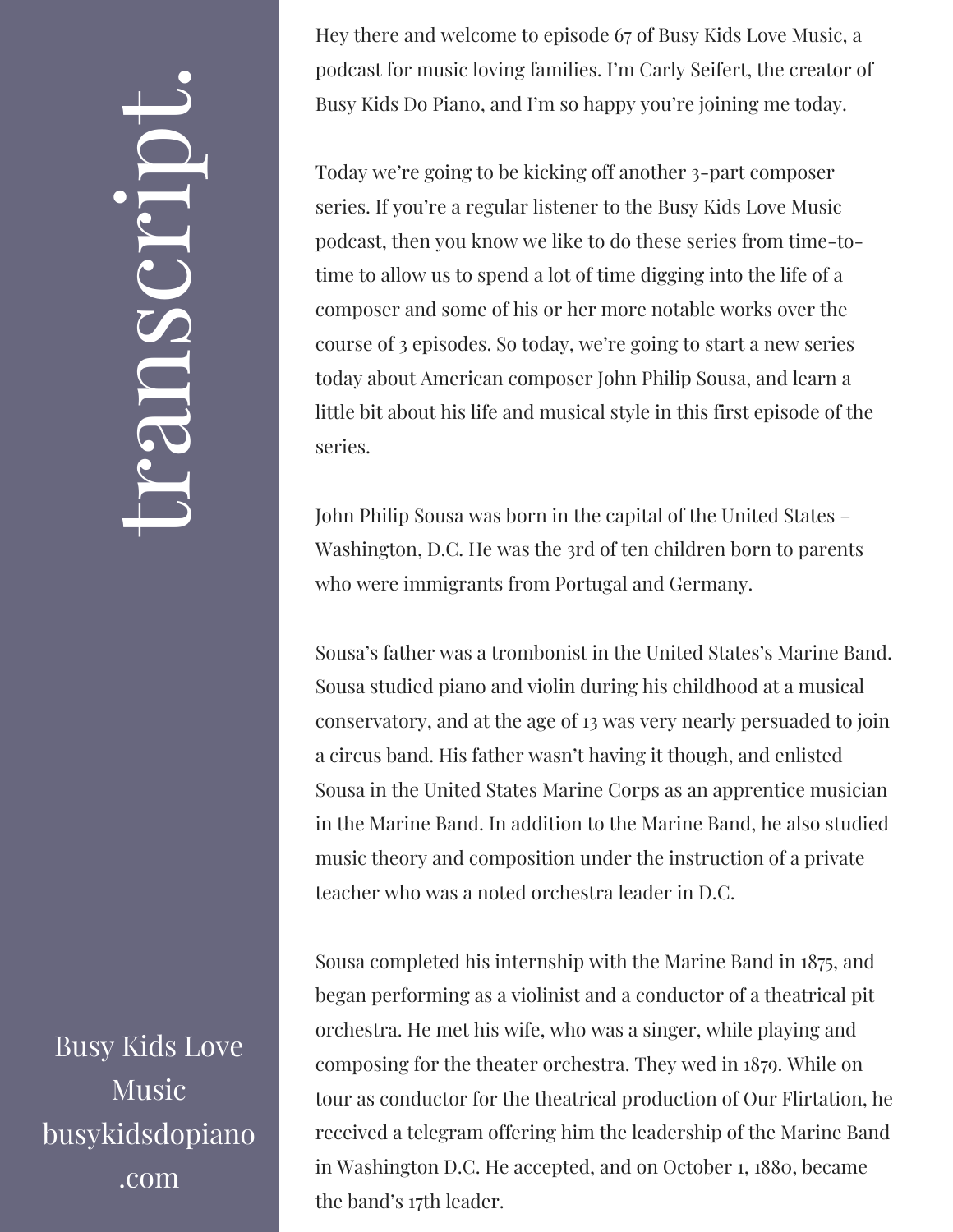## $\leftarrow$ ra<br>S n $\boldsymbol{C}$  $\bigcup$ r $\bullet$   $\overline{\phantom{1}}$  $\boxed{\phantom{1}}$  $\overline{\phantom{a}}$  $\bullet$

Busy Kids Love Music busykidsdopiano .com

Because of Sousa's strict rehearsals and high standards, he shaped his musicians into the country's best military band. Word about the excellent band spread widely, which attracted more music-lovers from far and wide into its audience. During his 12 years as the leader, he served under 5 presidents and his band played at the inaugural balls of President James Garfield and President Benjamin Harrison. It was during this time that he also began to write some of his most famous marches. In 1888 he wrote "Semper Fidelis" which was dedicated to "the officers and men of the Marine Corps" and is traditionally considered the official march of the Marine Corps.

The following year, he wrote a march to promote an essay that was sponsored by the Washington Post newspaper, called "Washington Post". This piece became the most popular tune in America and Europe during that time, and a British band journalist said that since Johann Strauss, Jr., was called the "Waltz King", American bandmaster John Phillip Sousa should be called the "March King", a title which he has retained ever since.

Because the Marine Band was so popular, Sousa was given permission by the president to take them for their first tour – a tradition which has continued annually since then, except in times of war. After his second tour with the Marine Band, Sousa was approached by his manager to organize a separate, civilian concert band. In the summer of 1892, Sousa resigned as the Director of the Marine Band. He gave a farewell concert on the White House lawn, where he was presented with a conductor's baton engraved by the members of the Marine Band. In 1953, the baton would be returned to the Marine Band by Sousa's daughters and is now traditionally passed to the new Director of the Marine Band during the change of command ceremonies.

Sousa's civilian concert band toured for the next 39 years, and played for sold-out concerts all over the country as Sousa himself continued to soar in popularity. He died suddenly in 1952, after leading a band rehearsal in Pennsylvania. His body was brought back to Washington DC to lie in state in the Band Hall of the Marine Barracks.The P l i A B id i d di t d t S '